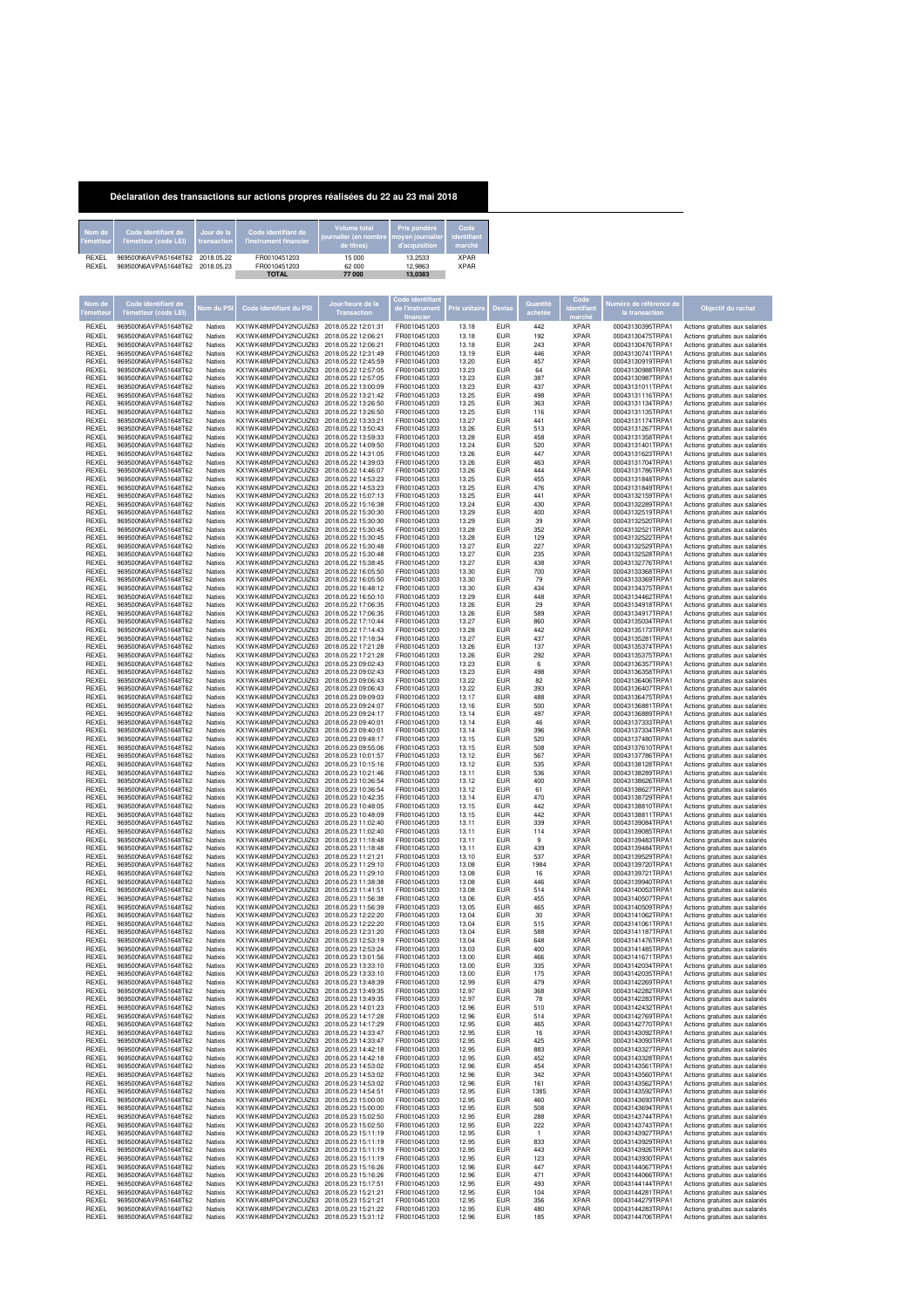| RFXFI        | 969500N6AVPA51648T62 | Natixis        | KX1WK48MPD4Y2NCUIZ63                      | 2018.05.23 15:31:12 | FR0010451203 | 12.96 | FUR        | 259  | <b>XPAR</b> | 00043144704TRPA1 | Actions gratuites aux salariés |
|--------------|----------------------|----------------|-------------------------------------------|---------------------|--------------|-------|------------|------|-------------|------------------|--------------------------------|
| REXEL        | 969500N6AVPA51648T62 | Natixis        | KX1WK48MPD4Y2NCUIZ63                      | 2018.05.23 15:31:12 | FR0010451203 | 12.96 | EUR        | 852  | <b>XPAR</b> | 00043144705TRPA1 | Actions gratuites aux salariés |
| <b>RFXFI</b> | 969500N6AVPA51648T62 | <b>Natixis</b> | KX1WK48MPD4Y2NCLIIZ63 2018.05.23 15:31:12 |                     | FR0010451203 | 12.96 | FUR        | 569  | <b>XPAR</b> | 00043144707TRPA1 | Actions gratuites aux salariés |
| REXEL        | 969500N6AVPA51648T62 | Natixis        | KX1WK48MPD4Y2NCUIZ63                      | 2018.05.23 15:31:13 | FR0010451203 | 12.95 | EUR        | 452  | <b>XPAR</b> | 00043144708TRPA1 | Actions gratuites aux salariés |
| <b>RFXFI</b> | 969500N6AVPA51648T62 | <b>Natixis</b> | KX1WK48MPD4Y2NCLIIZ63 2018.05.23 15:33:20 |                     | FR0010451203 | 12.95 | <b>FUR</b> | 493  | <b>XPAR</b> | 00043144789TRPA1 |                                |
|              |                      |                |                                           |                     |              |       |            |      |             |                  | Actions gratuites aux salariés |
| REXEL        | 969500N6AVPA51648T62 | Natixis        | KX1WK48MPD4Y2NCUIZ63 2018.05.23 15:41:32  |                     | FR0010451203 | 12.91 | <b>EUR</b> | 914  | <b>XPAR</b> | 00043145009TRPA1 | Actions gratuites aux salariés |
| REXEL        | 969500N6AVPA51648T62 | Natixis        | KX1WK48MPD4Y2NCUIZ63 2018.05.23 15:42:17  |                     | FR0010451203 | 12.91 | <b>EUR</b> | 492  | <b>XPAR</b> | 00043145051TRPA1 | Actions gratuites aux salariés |
| RFXFI        | 969500N6AVPA51648T62 | Natixis        | KX1WK48MPD4Y2NCUIZ63 2018.05.23 15:43:46  |                     | FR0010451203 | 12.90 | <b>FUR</b> | 453  | <b>XPAR</b> | 00043145086TRPA1 | Actions gratuites aux salariés |
| REXEL        | 969500N6AVPA51648T62 | Natixis        | KX1WK48MPD4Y2NCUIZ63 2018.05.23 15:51:01  |                     | FR0010451203 | 12.92 | EUR        | 467  | <b>XPAR</b> | 00043145360TRPA1 | Actions gratuites aux salariés |
| REXEL        | 969500N6AVPA51648T62 | Natixis        | KX1WK48MPD4Y2NCUIZ63 2018.05.23 15:53:46  |                     | FR0010451203 | 12.93 | FIIR       | 169  | <b>XPAR</b> | 00043145433TRPA1 | Actions gratuites aux salariés |
| REXEL        | 969500N6AVPA51648T62 | Natixis        | KX1WK48MPD4Y2NCUIZ63                      | 2018.05.23 15:53:46 | FR0010451203 | 12.93 | <b>EUR</b> | 591  | <b>XPAR</b> | 00043145427TRPA1 | Actions gratuites aux salariés |
|              |                      |                |                                           |                     |              |       |            |      |             |                  |                                |
| <b>RFXFI</b> | 969500N6AVPA51648T62 | Natixis        | KX1WK48MPD4Y2NCUIZ63 2018.05.23 15:53:46  |                     | FR0010451203 | 12.93 | <b>EUR</b> | 35   | <b>XPAR</b> | 00043145431TRPA1 | Actions gratuites aux salariés |
| REXEL        | 969500N6AVPA51648T62 | Natixis        | KX1WK48MPD4Y2NCUIZ63 2018.05.23 15:53:46  |                     | FR0010451203 | 12.93 | <b>EUR</b> | 328  | <b>XPAR</b> | 00043145429TRPA1 | Actions gratuites aux salariés |
| <b>RFXFI</b> | 969500N6AVPA51648T62 | <b>Natixis</b> | KX1WK48MPD4Y2NCUIZ63 2018.05.23 15:53:46  |                     | FR0010451203 | 12.93 | <b>FUR</b> | 329  | <b>XPAR</b> | 00043145428TRPA1 | Actions gratuites aux salariés |
| REXEL        | 969500N6AVPA51648T62 | Natixis        | KX1WK48MPD4Y2NCUIZ63 2018.05.23 15:53:46  |                     | FR0010451203 | 12.93 | <b>EUR</b> | 659  | <b>XPAR</b> | 00043145432TRPA1 | Actions gratuites aux salariés |
| <b>REXEL</b> | 969500N6AVPA51648T62 | Natixis        | KX1WK48MPD4Y2NCUIZ63 2018.05.23 15:53:46  |                     | FR0010451203 | 12.93 | <b>FUR</b> | 330  | <b>XPAR</b> | 00043145430TRPA1 | Actions gratuites aux salariés |
|              |                      |                |                                           |                     |              |       |            | 515  |             |                  |                                |
| REXEL        | 969500N6AVPA51648T62 | Natixis        | KX1WK48MPD4Y2NCUIZ63 2018.05.23 15:56:46  |                     | FR0010451203 | 12.97 | EUR        |      | <b>XPAR</b> | 00043145577TRPA1 | Actions gratuites aux salariés |
| RFXFI        | 969500N6AVPA51648T62 | <b>Natixis</b> | KX1WK48MPD4Y2NCUIZ63 2018.05.23 16:05:32  |                     | FR0010451203 | 12.97 | <b>FUR</b> | 104  | <b>XPAR</b> | 00043146041TRPA1 | Actions gratuites aux salariés |
| REXEL        | 969500N6AVPA51648T62 | Natixis        | KX1WK48MPD4Y2NCUIZ63 2018.05.23 16:06:37  |                     | FR0010451203 | 12.97 | <b>EUR</b> | 1191 | <b>XPAR</b> | 00043146070TRPA1 | Actions gratuites aux salariés |
| REXEL        | 969500N6AVPA51648T62 | Natixis        | KX1WK48MPD4Y2NCUIZ63 2018.05.23 16:06:37  |                     | FR0010451203 | 12.97 | <b>EUR</b> | 537  | <b>XPAR</b> | 00043146068TRPA1 | Actions gratuites aux salariés |
| <b>RFXFI</b> | 969500N6AVPA51648T62 | <b>Natixis</b> | KX1WK48MPD4Y2NCLIIZ63 2018.05.23 16:06:37 |                     | FR0010451203 | 12.97 | FUR        | 235  | <b>XPAR</b> | 00043146069TRPA1 | Actions gratuites aux salariés |
| REXEL        | 969500N6AVPA51648T62 | Natixis        | KX1WK48MPD4Y2NCUIZ63                      | 2018.05.23 16:08:26 | FR0010451203 | 12.98 | EUR        | 461  | <b>XPAR</b> | 00043146145TRPA1 | Actions gratuites aux salariés |
| REXEL        | 969500N6AVPA51648T62 | Natixis        | KX1WK48MPD4Y2NCUIZ63 2018.05.23 16:08:26  |                     | FR0010451203 | 12.98 | <b>EUR</b> | 541  | <b>XPAR</b> | 00043146146TRPA1 |                                |
|              |                      |                |                                           |                     |              |       |            |      |             |                  | Actions gratuites aux salariés |
| REXEL        | 969500N6AVPA51648T62 | Natixis        | KX1WK48MPD4Y2NCUIZ63 2018.05.23 16:10:55  |                     | FR0010451203 | 12.96 | EUR        | 343  | <b>XPAR</b> | 00043146246TRPA1 | Actions gratuites aux salariés |
| REXEL        | 969500N6AVPA51648T62 | Natixis        | KX1WK48MPD4Y2NCUIZ63 2018.05.23 16:14:29  |                     | FR0010451203 | 12.97 | <b>EUR</b> | 480  | <b>XPAR</b> | 00043146382TRPA1 | Actions gratuites aux salariés |
| <b>RFXFI</b> | 969500N6AVPA51648T62 | Natixis        | KX1WK48MPD4Y2NCUIZ63 2018.05.23 16:14:29  |                     | FR0010451203 | 12.97 | <b>FUR</b> | 515  | <b>XPAR</b> | 00043146381TRPA1 | Actions gratuites aux salariés |
| REXEL        | 969500N6AVPA51648T62 | Natixis        | KX1WK48MPD4Y2NCUIZ63 2018.05.23 16:14:29  |                     | FR0010451203 | 12.97 | <b>EUR</b> | 452  | <b>XPAR</b> | 00043146383TRPA1 | Actions gratuites aux salariés |
| REXEL        | 969500N6AVPA51648T62 | Natixis        | KX1WK48MPD4Y2NCUIZ63 2018.05.23 16:18:10  |                     | FR0010451203 | 12.95 | <b>FUR</b> | 163  | <b>XPAR</b> | 00043146484TRPA1 | Actions gratuites aux salariés |
| RFXFI        | 969500N6AVPA51648T62 | Natixis        |                                           | 2018.05.23 16:18:10 | FR0010451203 | 12.95 | <b>FUR</b> | 313  |             | 00043146485TRPA1 |                                |
|              |                      |                | KX1WK48MPD4Y2NCUIZ63                      |                     |              |       |            |      | <b>XPAR</b> |                  | Actions gratuites aux salariés |
| RFXFI        | 969500N6AVPA51648T62 | <b>Natixis</b> | KX1WK48MPD4Y2NCUIZ63 2018.05.23 16:20:07  |                     | FR0010451203 | 12.95 | FUR        | 119  | <b>XPAR</b> | 00043146614TRPA1 | Actions gratuites aux salariés |
| REXEL        | 969500N6AVPA51648T62 | Natixis        | KX1WK48MPD4Y2NCUIZ63 2018.05.23 16:20:07  |                     | FR0010451203 | 12.95 | EUR        | 178  | <b>XPAR</b> | 00043146613TRPA1 | Actions gratuites aux salariés |
| <b>RFXFI</b> | 969500N6AVPA51648T62 | <b>Natixis</b> | KX1WK48MPD4Y2NCLIIZ63 2018.05.23 16:20:07 |                     | FR0010451203 | 12.95 | <b>FUR</b> | 213  | <b>XPAR</b> | 00043146615TRPA1 | Actions gratuites aux salariés |
| REXEL        | 969500N6AVPA51648T62 | Natixis        | KX1WK48MPD4Y2NCUIZ63 2018.05.23 16:20:07  |                     | FR0010451203 | 12.95 | EUR        | 495  | <b>XPAR</b> | 00043146612TRPA1 | Actions gratuites aux salariés |
| <b>RFXFI</b> | 969500N6AVPA51648T62 | <b>Natixis</b> | KX1WK48MPD4Y2NCLIIZ63 2018.05.23 16:22:08 |                     | FR0010451203 | 12.95 | <b>FUR</b> | 342  | <b>XPAR</b> | 00043146700TRPA1 |                                |
|              |                      |                |                                           |                     |              |       |            |      |             |                  | Actions gratuites aux salariés |
| REXEL        | 969500N6AVPA51648T62 | Natixis        | KX1WK48MPD4Y2NCUIZ63 2018.05.23 16:22:08  |                     | FR0010451203 | 12.95 | <b>EUR</b> | 181  | <b>XPAR</b> | 00043146699TRPA1 | Actions gratuites aux salariés |
| REXEL        | 969500N6AVPA51648T62 | Natixis        | KX1WK48MPD4Y2NCUIZ63 2018.05.23 16:25:27  |                     | FR0010451203 | 12.95 | <b>EUR</b> | 117  | <b>XPAR</b> | 00043146849TRPA1 | Actions gratuites aux salariés |
| REXEL        | 969500N6AVPA51648T62 | Natixis        | KX1WK48MPD4Y2NCUIZ63 2018.05.23 16:25:27  |                     | FR0010451203 | 12.95 | <b>FUR</b> | 358  | <b>XPAR</b> | 00043146850TRPA1 | Actions gratuites aux salariés |
| REXEL        | 969500N6AVPA51648T62 | Natixis        | KX1WK48MPD4Y2NCUIZ63 2018.05.23 16:26:21  |                     | FR0010451203 | 12.95 | EUR        | 447  | <b>XPAR</b> | 00043146885TRPA1 | Actions gratuites aux salariés |
| REXEL        | 969500N6AVPA51648T62 | Natixis        | KX1WK48MPD4Y2NCUIZ63 2018.05.23 16:26:25  |                     | FR0010451203 | 12.95 | FIIR       | 67   | <b>XPAR</b> | 00043146887TRPA1 | Actions gratuites aux salariés |
| REXEL        | 969500N6AVPA51648T62 | Natixis        | KX1WK48MPD4Y2NCUIZ63                      | 2018.05.23 16:27:28 | FR0010451203 | 12.95 | <b>EUR</b> | 478  | <b>XPAR</b> | 00043147000TRPA1 |                                |
|              |                      |                |                                           |                     |              |       |            |      |             |                  | Actions gratuites aux salariés |
| REXEL        | 969500N6AVPA51648T62 | Natixis        | KX1WK48MPD4Y2NCUIZ63 2018.05.23 16:30:00  |                     | FR0010451203 | 12.94 | <b>EUR</b> | 457  | <b>XPAR</b> | 00043147057TRPA1 | Actions gratuites aux salariés |
| REXEL        | 969500N6AVPA51648T62 | Natixis        | KX1WK48MPD4Y2NCUIZ63 2018.05.23 16:34:11  |                     | FR0010451203 | 12.93 | EUR        | 492  | <b>XPAR</b> | 00043147350TRPA1 | Actions gratuites aux salariés |
| REXEL        | 969500N6AVPA51648T62 | Natixis        | KX1WK48MPD4Y2NCUIZ63 2018.05.23 16:34:11  |                     | FR0010451203 | 12.93 | <b>EUR</b> | 319  | <b>XPAR</b> | 00043147349TRPA1 | Actions gratuites aux salariés |
| REXEL        | 969500N6AVPA51648T62 | Natixis        | KX1WK48MPD4Y2NCUIZ63 2018.05.23 16:34:11  |                     | FR0010451203 | 12.93 | EUR        | 132  | <b>XPAR</b> | 00043147351TRPA1 | Actions gratuites aux salariés |
| REXEL        | 969500N6AVPA51648T62 | Natixis        | KX1WK48MPD4Y2NCUIZ63 2018.05.23 16:36:16  |                     | FR0010451203 | 12.94 | <b>EUR</b> | 162  | <b>XPAR</b> | 00043147413TRPA1 | Actions gratuites aux salariés |
| <b>RFXFI</b> | 969500N6AVPA51648T62 | Natixis        | KX1WK48MPD4Y2NCUIZ63 2018.05.23 16:36:16  |                     | FR0010451203 | 12.94 | <b>EUR</b> | 373  | <b>XPAR</b> | 00043147412TRPA1 | Actions gratuites aux salariés |
|              |                      |                |                                           |                     |              |       |            |      |             |                  |                                |
| RFXFI        | 969500N6AVPA51648T62 | Natixis        | KX1WK48MPD4Y2NCUIZ63                      | 2018.05.23 16:37:40 | FR0010451203 | 12.93 | <b>FUR</b> | 463  | <b>XPAR</b> | 00043147466TRPA1 | Actions gratuites aux salariés |
| RFXFI        | 969500N6AVPA51648T62 | <b>Natixis</b> | KX1WK48MPD4Y2NCUIZ63 2018.05.23 16:37:40  |                     | FR0010451203 | 12.93 | <b>EUR</b> | 475  | <b>XPAR</b> | 00043147465TRPA1 | Actions gratuites aux salariés |
| REXEL        | 969500N6AVPA51648T62 | Natixis        | KX1WK48MPD4Y2NCUIZ63 2018.05.23 16:40:14  |                     | FR0010451203 | 12.93 | EUR        | 445  | <b>XPAR</b> | 00043147586TRPA1 | Actions gratuites aux salariés |
| <b>RFXFI</b> | 969500N6AVPA51648T62 | <b>Natixis</b> | KX1WK48MPD4Y2NCLIIZ63 2018.05.23 16:41:32 |                     | FR0010451203 | 12.92 | <b>FUR</b> | 518  | <b>XPAR</b> | 00043147675TRPA1 | Actions gratuites aux salariés |
| REXEL        | 969500N6AVPA51648T62 | Natixis        | KX1WK48MPD4Y2NCUIZ63 2018.05.23 16:45:07  |                     | FR0010451203 | 12.92 | EUR        | 23   | <b>XPAR</b> | 00043147835TRPA1 | Actions gratuites aux salariés |
| REXEL        | 969500N6AVPA51648T62 | Natixis        | KX1WK48MPD4Y2NCUIZ63 2018.05.23 16:45:07  |                     | FR0010451203 | 12.92 | <b>EUR</b> | 459  | <b>XPAR</b> | 00043147836TRPA1 |                                |
|              |                      |                |                                           |                     |              |       |            |      |             |                  | Actions gratuites aux salariés |
| REXEL        | 969500N6AVPA51648T62 | Natixis        | KX1WK48MPD4Y2NCUIZ63 2018.05.23 16:45:07  |                     | FR0010451203 | 12.92 | <b>EUR</b> | 447  | <b>XPAR</b> | 00043147834TRPA1 | Actions gratuites aux salariés |
| REXEL        | 969500N6AVPA51648T62 | Natixis        | KX1WK48MPD4Y2NCUIZ63 2018.05.23 16:50:52  |                     | FR0010451203 | 12.94 | <b>EUR</b> | 64   | <b>XPAR</b> | 00043148058TRPA1 | Actions gratuites aux salariés |
| RFXFI        | 969500N6AVPA51648T62 | Natixis        | KX1WK48MPD4Y2NCUIZ63 2018.05.23 16:50:52  |                     | FR0010451203 | 12.94 | <b>FUR</b> | 1396 | <b>XPAR</b> | 00043148057TRPA1 | Actions gratuites aux salariés |
| REXEL        | 969500N6AVPA51648T62 | Natixis        | KX1WK48MPD4Y2NCUIZ63 2018.05.23 16:50:52  |                     | FR0010451203 | 12.94 | EUR        | 539  | <b>XPAR</b> | 00043148056TRPA1 | Actions gratuites aux salariés |
| RFXFI        | 969500N6AVPA51648T62 | Natixis        | KX1WK48MPD4Y2NCUIZ63 2018.05.23 16:51:54  |                     | FR0010451203 | 12.93 | <b>FUR</b> | 380  | <b>XPAR</b> | 00043148114TRPA1 | Actions gratuites aux salariés |
| REXEL        | 969500N6AVPA51648T62 | Natixis        | KX1WK48MPD4Y2NCUIZ63 2018.05.23 16:54:26  |                     | FR0010451203 | 12.95 | EUR        | 40   | <b>XPAR</b> | 00043148198TRPA1 |                                |
|              |                      |                |                                           |                     |              |       |            |      |             |                  | Actions gratuites aux salariés |
| <b>RFXFI</b> | 969500N6AVPA51648T62 | <b>Natixis</b> | KX1WK48MPD4Y2NCUIZ63 2018.05.23 16:54:26  |                     | FR0010451203 | 12.95 | <b>FUR</b> | 466  | <b>XPAR</b> | 00043148197TRPA1 | Actions gratuites aux salariés |
| REXEL        | 969500N6AVPA51648T62 | Natixis        | KX1WK48MPD4Y2NCUIZ63 2018.05.23 16:55:29  |                     | FR0010451203 | 12.94 | <b>EUR</b> | 61   | <b>XPAR</b> | 00043148224TRPA1 | Actions gratuites aux salariés |
| <b>RFXFI</b> | 969500N6AVPA51648T62 | <b>Natixis</b> | KX1WK48MPD4Y2NCLIIZ63 2018.05.23 16:55:29 |                     | FR0010451203 | 12.94 | <b>FUR</b> | 419  | <b>XPAR</b> | 00043148223TRPA1 | Actions gratuites aux salariés |
| REXEL        | 969500N6AVPA51648T62 | Natixis        | KX1WK48MPD4Y2NCUIZ63 2018.05.23 16:56:19  |                     | FR0010451203 | 12.95 | EUR        | 469  | <b>XPAR</b> | 00043148249TRPA1 | Actions gratuites aux salariés |
| REXEL        | 969500N6AVPA51648T62 | Natixis        | KX1WK48MPD4Y2NCUIZ63 2018.05.23 16:57:48  |                     | FR0010451203 | 12.95 | <b>FUR</b> | 465  | <b>XPAR</b> | 00043148326TRPA1 | Actions gratuites aux salariés |
| REXEL        | 969500N6AVPA51648T62 | Natixis        |                                           |                     | FR0010451203 | 12.96 | <b>EUR</b> | 30   | <b>XPAR</b> |                  |                                |
|              |                      |                | KX1WK48MPD4Y2NCUIZ63 2018.05.23 17:00:52  |                     |              |       |            |      |             | 00043148437TRPA1 | Actions gratuites aux salariés |
| REXEL        | 969500N6AVPA51648T62 | Natixis        | KX1WK48MPD4Y2NCUIZ63                      | 2018.05.23 17:00:52 | FR0010451203 | 12.96 | <b>EUR</b> | 483  | <b>XPAR</b> | 00043148438TRPA1 | Actions gratuites aux salariés |
| RFXFI        | 969500N6AVPA51648T62 | Natixis        | KX1WK48MPD4Y2NCUIZ63 2018.05.23 17:02:22  |                     | FR0010451203 | 12.96 | <b>FUR</b> | 520  | <b>XPAR</b> | 00043148504TRPA1 | Actions gratuites aux salariés |
| REXEL        | 969500N6AVPA51648T62 | Natixis        | KX1WK48MPD4Y2NCUIZ63 2018.05.23 17:02:22  |                     | FR0010451203 | 12.96 | EUR        | 374  | <b>XPAR</b> | 00043148507TRPA1 | Actions gratuites aux salariés |
| <b>RFXFI</b> | 969500N6AVPA51648T62 | <b>Natixis</b> | KX1WK48MPD4Y2NCLIIZ63 2018.05.23 17:02:22 |                     | FR0010451203 | 12.96 | <b>FUR</b> | 71   | <b>XPAR</b> | 00043148509TRPA1 | Actions gratuites aux salariés |
| REXEL        | 969500N6AVPA51648T62 | Natixis        | KX1WK48MPD4Y2NCUIZ63                      | 2018.05.23 17:04:09 | FR0010451203 | 12.95 | <b>EUR</b> | 375  | <b>XPAR</b> | 00043148585TRPA1 | Actions gratuites aux salariés |
| REXEL        | 969500N6AVPA51648T62 | Natixis        | KX1WK48MPD4Y2NCUIZ63 2018.05.23 17:05:45  |                     | FR0010451203 | 12.94 | <b>EUR</b> | 466  | <b>XPAR</b> | 00043148634TRPA1 |                                |
|              |                      |                |                                           |                     |              |       |            |      |             |                  | Actions gratuites aux salariés |
| REXEL        | 969500N6AVPA51648T62 | Natixis        | KX1WK48MPD4Y2NCUIZ63 2018.05.23 17:06:16  |                     | FR0010451203 | 12.94 | <b>EUR</b> | 32   | <b>XPAR</b> | 00043148652TRPA1 | Actions gratuites aux salariés |
| REXEL        | 969500N6AVPA51648T62 | Natixis        | KX1WK48MPD4Y2NCUIZ63                      | 2018.05.23 17:06:16 | FR0010451203 | 12.94 | <b>EUR</b> | 465  | <b>XPAR</b> | 00043148651TRPA1 | Actions gratuites aux salariés |
| REXEL        | 969500N6AVPA51648T62 | Natixis        | KX1WK48MPD4Y2NCUIZ63                      | 2018.05.23 17:08:49 | FR0010451203 | 12.95 | <b>EUR</b> | 504  | <b>XPAR</b> | 00043148788TRPA1 | Actions gratuites aux salariés |
| REXEL        | 969500N6AVPA51648T62 | Natixis        | KX1WK48MPD4Y2NCUIZ63 2018.05.23 17:08:49  |                     | FR0010451203 | 12.95 | <b>FUR</b> | 486  | <b>XPAR</b> | 00043148789TRPA1 | Actions gratuites aux salariés |
| <b>RFXFI</b> | 969500N6AVPA51648T62 | Natixis        | KX1WK48MPD4Y2NCUIZ63 2018.05.23 17:09:39  |                     | FR0010451203 | 12.95 | <b>EUR</b> | 503  | <b>XPAR</b> | 00043148841TRPA1 | Actions gratuites aux salariés |
| RFXFI        | 969500N6AVPA51648T62 | Natixis        | KX1WK48MPD4Y2NCLIIZ63                     | 2018.05.23 17:11:22 | FR0010451203 | 12.95 | <b>FUR</b> | 485  | <b>XPAR</b> | 00043148927TRPA1 |                                |
|              |                      |                |                                           |                     |              |       |            |      |             |                  | Actions gratuites aux salariés |
| <b>RFXFI</b> | 969500N6AVPA51648T62 | <b>Natixis</b> | KX1WK48MPD4Y2NCLIIZ63 2018.05.23 17:12:30 |                     | FR0010451203 | 12.95 | <b>FUR</b> | 482  | <b>XPAR</b> | 00043148971TRPA1 | Actions gratuites aux salariés |
| REXEL        | 969500N6AVPA51648T62 | Natixis        | KX1WK48MPD4Y2NCUIZ63 2018.05.23 17:14:02  |                     | FR0010451203 | 12.96 | <b>EUR</b> | 512  | <b>XPAR</b> | 00043149031TRPA1 | Actions gratuites aux salariés |
| RFXFI        | 969500N6AVPA51648T62 | <b>Natixis</b> | KX1WK48MPD4Y2NCUIZ63 2018 05 23 17:14:02  |                     | FR0010451203 | 12.96 | <b>FUR</b> | 447  | <b>XPAR</b> | 00043149032TRPA1 | Actions gratuites aux salariés |
| REXEL        | 969500N6AVPA51648T62 | Natixis        | KX1WK48MPD4Y2NCUIZ63 2018.05.23 17:16:26  |                     | FR0010451203 | 12.96 | EUR        | 400  | <b>XPAR</b> | 00043149159TRPA1 | Actions gratuites aux salariés |
| REXEL        | 969500N6AVPA51648T62 | Natixis        | KX1WK48MPD4Y2NCUIZ63 2018.05.23 17:16:26  |                     | FR0010451203 | 12.96 | <b>EUR</b> | 387  | <b>XPAR</b> | 00043149160TRPA1 | Actions gratuites aux salariés |
|              |                      |                |                                           |                     |              |       |            |      |             |                  |                                |
| REXEL        | 969500N6AVPA51648T62 | Natixis        | KX1WK48MPD4Y2NCUIZ63 2018.05.23 17:16:26  |                     | FR0010451203 | 12.96 | <b>EUR</b> | 47   | <b>XPAR</b> | 00043149161TRPA1 | Actions gratuites aux salariés |
| REXEL        | 969500N6AVPA51648T62 | Natixis        | KX1WK48MPD4Y2NCUIZ63 2018.05.23 17:16:26  |                     | FR0010451203 | 12.96 | <b>EUR</b> | 565  | <b>XPAR</b> | 00043149162TRPA1 | Actions gratuites aux salariés |
| <b>RFXFI</b> | 969500N6AVPA51648T62 | <b>Natixis</b> | KX1WK48MPD4Y2NCLIIZ63 2018.05.23 17:16:26 |                     | FR0010451203 | 12.96 | <b>FUR</b> | 414  | <b>XPAR</b> | 00043149163TRPA1 | Actions gratuites aux salariés |
| REXEL        | 969500N6AVPA51648T62 | Natixis        | KX1WK48MPD4Y2NCUIZ63 2018.05.23 17:16:26  |                     | FR0010451203 | 12.96 | EUR        | 267  | <b>XPAR</b> | 00043149166TRPA1 | Actions gratuites aux salariés |
| RFXFI        | 969500N6AVPA51648T62 | <b>Natixis</b> | KX1WK48MPD4Y2NCUIZ63 2018.05.23 17:16:26  |                     | FR0010451203 | 12.96 | <b>FUR</b> | 425  | <b>XPAR</b> | 00043149165TRPA1 | Actions gratuites aux salariés |
| REXEL        | 969500N6AVPA51648T62 | Natixis        | KX1WK48MPD4Y2NCUIZ63 2018.05.23 17:16:26  |                     | FR0010451203 | 12.96 | EUR        | 151  | <b>XPAR</b> | 00043149164TRPA1 | Actions gratuites aux salariés |
|              |                      |                |                                           |                     |              |       |            |      |             |                  |                                |